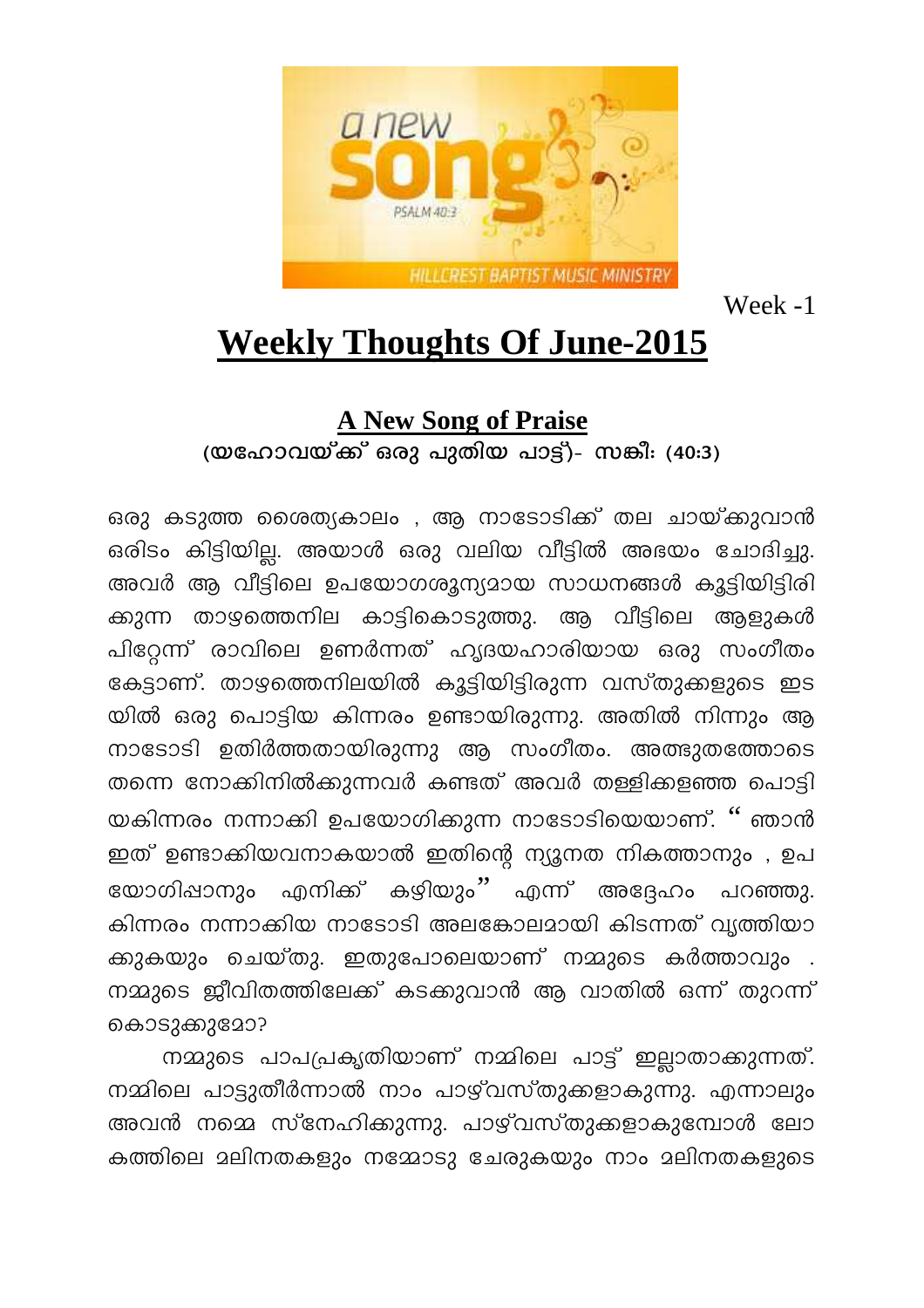മാറുകയും ചെയ്യുന്നു. യജമാനന് കുമ്പാരമായി എന്നാൽ നമ്മുടെ ഉള്ളിൽ പ്രവേശിഷാൻ നാം അനുവാദം നൽകിയാൽ , ജീവിതത്തെ അവൻ പുതിയതാക്കി മാറ്റും. നമ്മുടെ അവന്റെ സ്നേഹം നമ്മിലേക്ക് പകരുകയും നമ്മുടെ ബലഹീനതകൾ മാറു കയും ചെയ്യുന്നു. സകലത്തിലും അവൻ നമ്മെ ഉയർത്തുമ്പോൾ ആനന്ദത്തോടെ നാം അവനെ സ്തുതിക്കുവാൻ മറക്കരുത്.

Read @@@1:(5:19-20)

ചിലപ്പോൾ ദൈവകരം ചലിക്കുന്നത് നമുക്കു കാണാം. ചിലഷോൾ മേഘം (പ്രശ്നങ്ങൾ) അതിനെ മറയ്ക്കും. സ്തുതി നാവിൽ നിന്ന് ഉയർത്തുക, ഭയത്തിന്റെ ആവശ്യം ഇല്ല. നിങ്ങളുടെ ജീവിതത്തിലെ പഴയതെല്ലാം മാറ്റി , പുതിയ നന്മകൾ അവൻ ചെയ്തതോർത്ത് പുതിയ പാട്ടുപാടുക. സ്വർഗ്ഗീയ മധുരഗാനം പാടുവാൻ സാധിക്ക ണമെങ്കിൽ നാം ഉയരത്തിലുള്ളത് ചിന്തിക്കണം. ഭൗമീക സന്തോഷ ത്താൽ ആകൃഷ്ടരായി നമ്മുടെ പാട്ട് നിന്നുപോകാനിടയാകരുത്. കണ്ണ് പർവ്വത്തിലേക്കുയർത്തി വാനമ്പാടിയെഷോലെ മധുരഗാനം പാടുക.

വാനമ്പാടി കൂട്ടിലിരുന്ന് ഒരിക്കലും പാടാറില്ല . എഷോൾ അത് ചിറകുവിരിച്ച് മുകളിലേക്കുയരുന്നുവോ അഷോൾ മുതൽ അത് പാടുവാൻ തുടങ്ങും.ഉയരത്തിലേക്കു പോകുന്തോറും ഉച്ച യിസ്രായേലിന്റെ ദധുരഗായകനായ ദാവീദ് പറയുന്നത് 'യഹോവ യുടെ ആത്മാവ് എന്നോടു സംസാരിക്കുമ്പോൾ അവന്റെ വചനം എന്റെ നാവിൻദേൽ വരുന്നു. അഷോൾ പുതിയപാട്ട് എന്റെ നാവിൽ വരുന്നു'. എഷോഴും ക്രിസ്തുവിൽ സന്തോഷിക്കുന്ന പുതിയ പാട്ടുകാരാകുവാൻ സൃഷ്ടാവാം ദൈവം കൃപചെയ്യട്ടെ.

## പ്രാർത്ഥന

പിതാവാം ദൈവദേ! അങ്ങയുടെ കൃപയ്ക്കായി സ്തോത്രം. എന്റെ അവസ്ഥയ്ക്ക് മാറ്റം വരുത്തി എന്റെ നാവിൽ പുതുഗാനം ആലപി